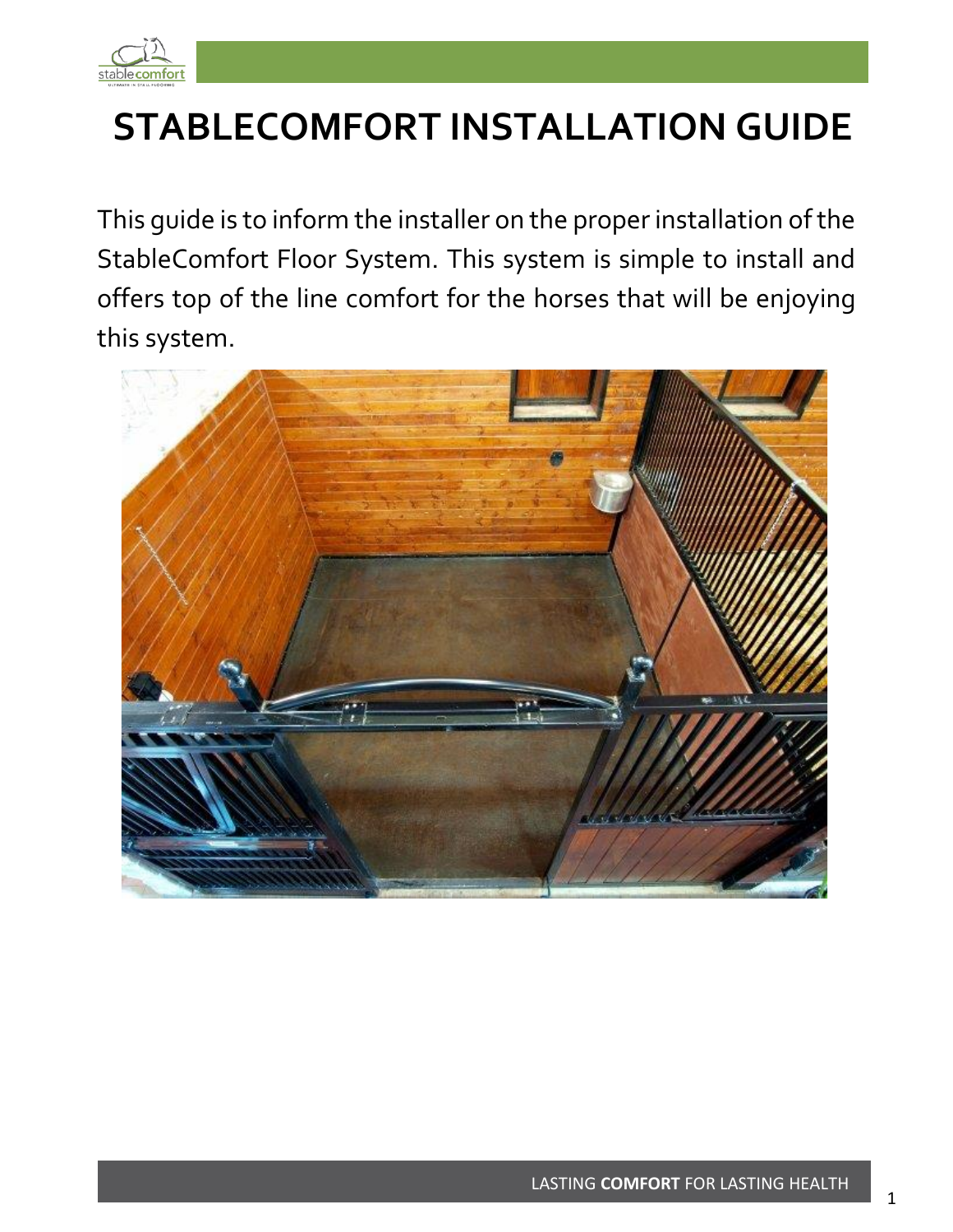

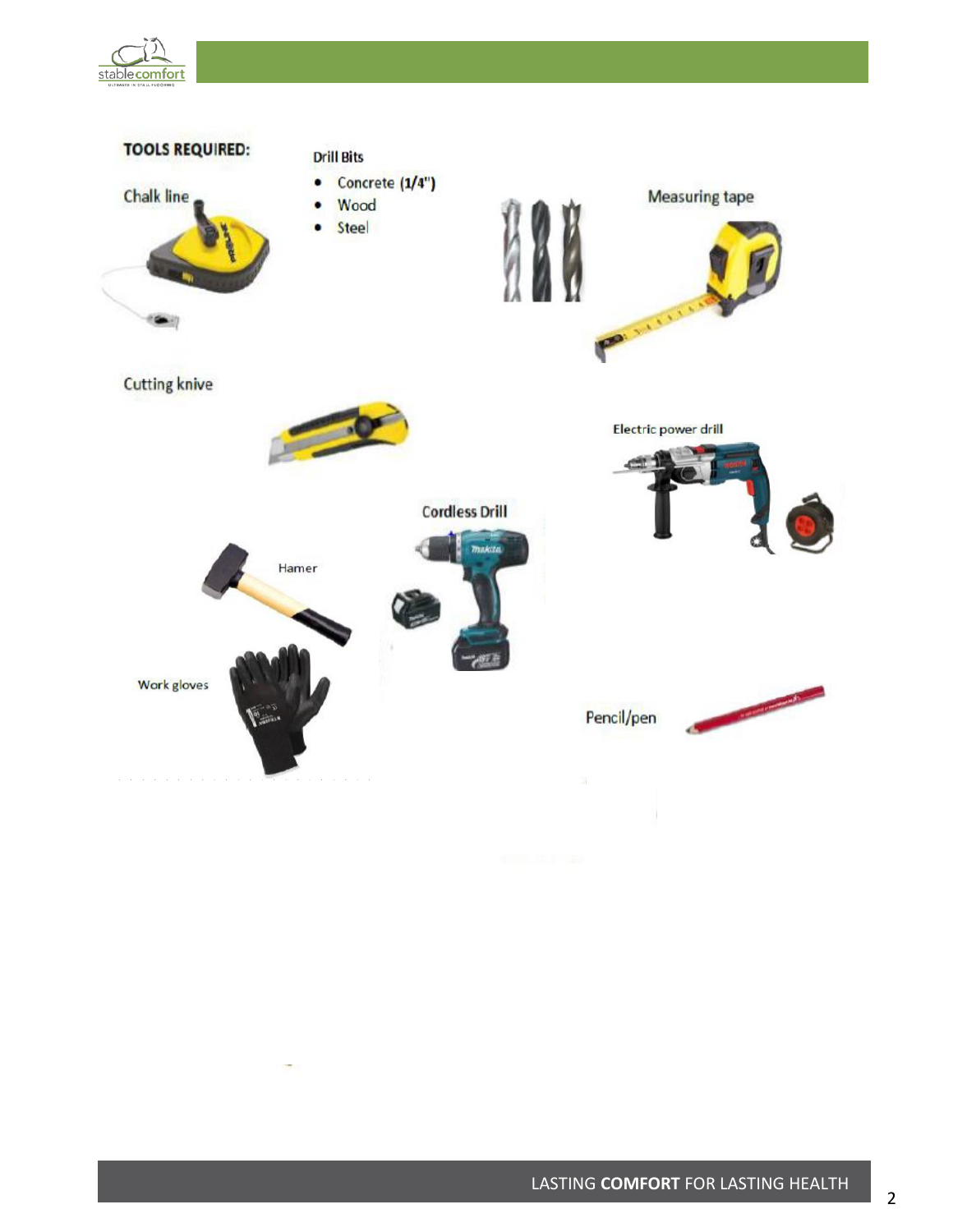

## **Step-By-Step Installation Instructions:**







Measure the stall and order your StableComfort™ or StableComfort™ Premium system.

- Clear the stall of any debris, including sharp edges, dirt & organic materials. Prepare the base prior to the following steps. The mattresses may be installed on top of a cement, gravel or crushed limestone base. The base must be well compacted and flat. Any holes or dips that are in the stall will need to be repaired. 2.
- Once your order has arrived, the first step is to bring in the mattresses and lay them out, making sure they are installed tightly together. The best way to do this is to lay your mattresses the same direction. If a mattress is too wide, you may trim individual cells by cutting lengthwise down the center of the first cell that was unable to fit. Cut only the top layer of fabric, spilling the loose rubber crumb onto the other mattresses. Finish cutting through the bottom layer of fabric, which gives you an individual cell. Unaltered mattresses should measure 46" (117cm) across once installed. Note: It is not possible to repair a mattress once it has been cut. 3.
- If the mattress is too long, or you need to work around a post in the stall, create a "T-Cut" at the top end of the cell(s). Cut along the edge of mattress, and remove the extra crumb. Fold the excess material tightly under the remaining mattress. This will stop the rubber from flowing out at the newly cut end. 4.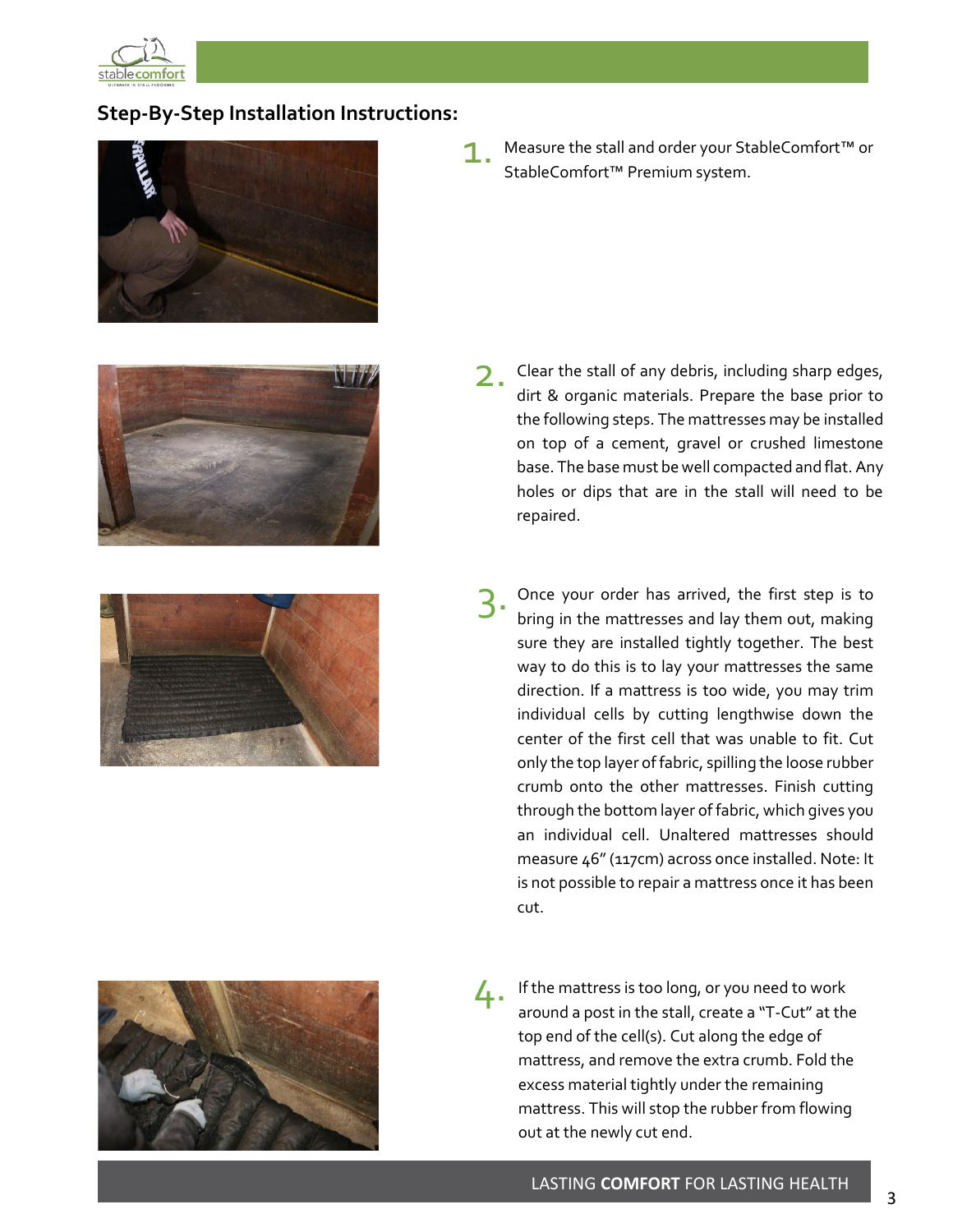



You will receive an extra mattress(es) depending on the size of your stall kit. This mattress will be used for the loose rubber crumb which is used to fill in the ribs on the mattresses where the stitching is. You will slice the cells open to get the loose rubber crumb. If you are unsure of how many mattresses you received, please contact your sales representative 5.

Pour the rubber crumb out of the mat onto the already installed mattresses.



Spread the rubber crumb evenly along the walls and over the Pasture Mats to fill in the grooves between the mattress cells 6.

## **Steps 7 and 8 are only applicable to Stable Comfort Premium™ installations**





Bring the sheets of Premium Pad in and lay them opposite of the seams of the mattresses. You will have less crumb if you have purchased StableComfort Premium. 7.

Lay the sheets so that the seams (where the sheets meet) do not run the same direction as the seams from the mats.

Cut the Premium Pad where necessary to fit and to prevent the foam from overlapping. The foam must also be cut to fit around any obstacles such as posts. 8.

> Before moving forward, ensure the Premium Pad is level.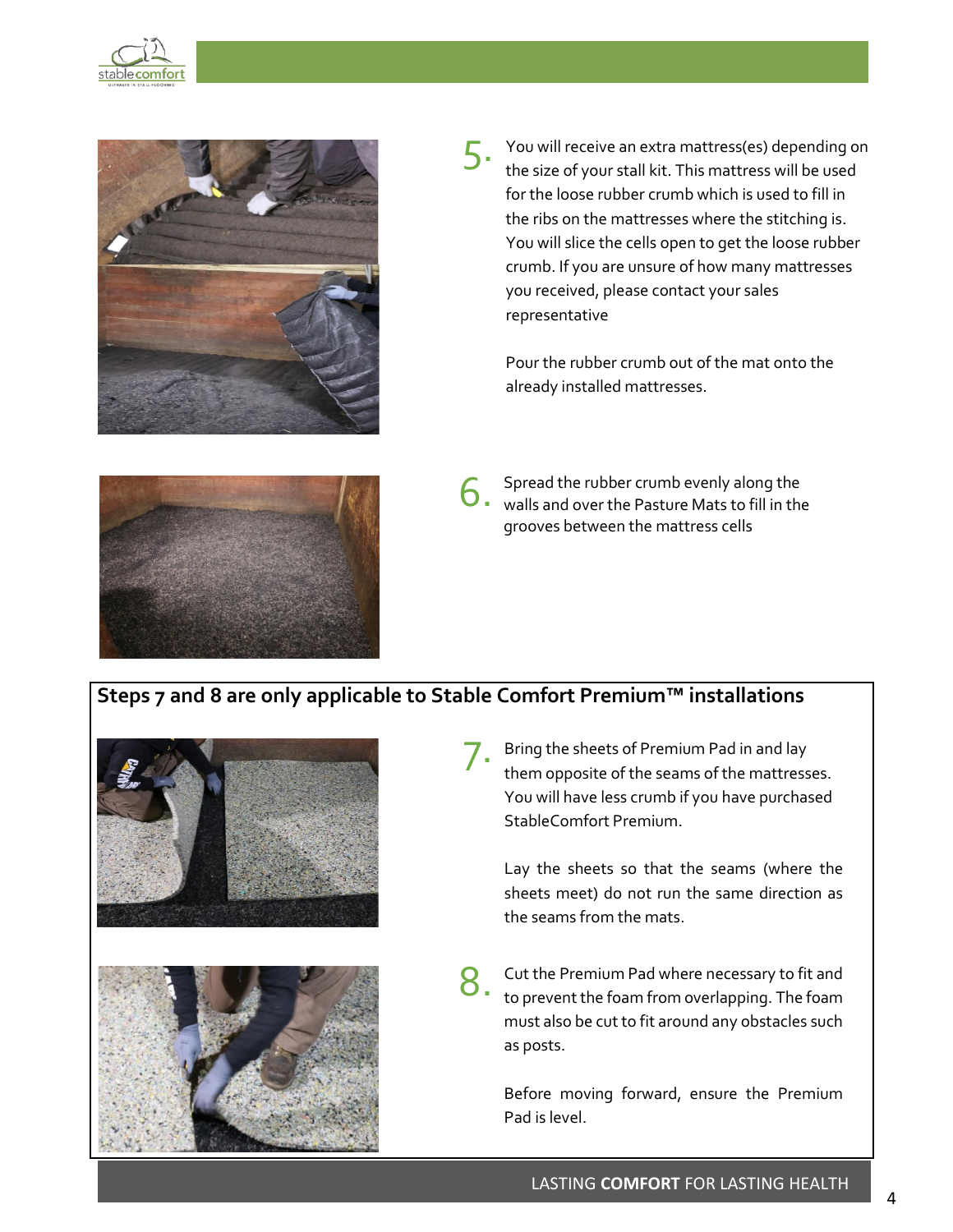



Remove plastic strips from inside the roll. Predrill the plastic strips every 6" (15cm) as this will make it easier to install the strips. Drill the holes in the following pattern: 9.





10.

The StableComfort top cover comes in a large "carpet" roll. It is 12'8" (3.8m) wide, unless you have a seamed cover. Remember the length direction and the width direction as you roll out the cover as the top cover will stretch better lengthwise. Roll out the cover with the **latex (black) side up.** Spread it over the mats (or foam in the Premium Systems) and press it tightly against the wall with roughly 4" (10cm) excess against the wall. Crease the cover by stepping down where it meets the edge of the wall using the edge of your foot. This forms an angle against the wall, which is easier to work with.

11. Make sure you have a sharp knife and replacement blades. Center the cover in the stall as per the previous steps. Prepare to fasten the width direction first (the 12'8" (3.8m) wide, unless seamed). We suggest starting with the most difficult corner of the stall first (such as posts or watering bowls). Prior to fastening along the length of the wall, you will need to prepare two corners.



- 12.
	- Making sure the cover is snug against the walls, start with your knife at the intersection of the floor and corner of the walls and cut a slit in the top cover by slicing UPWARDS vertically along the corner. This cut will create one separate wing. Fold the wing behind the flap. You will need to make small slices until the corner is complete. This will help making sure not to over slice the top cover.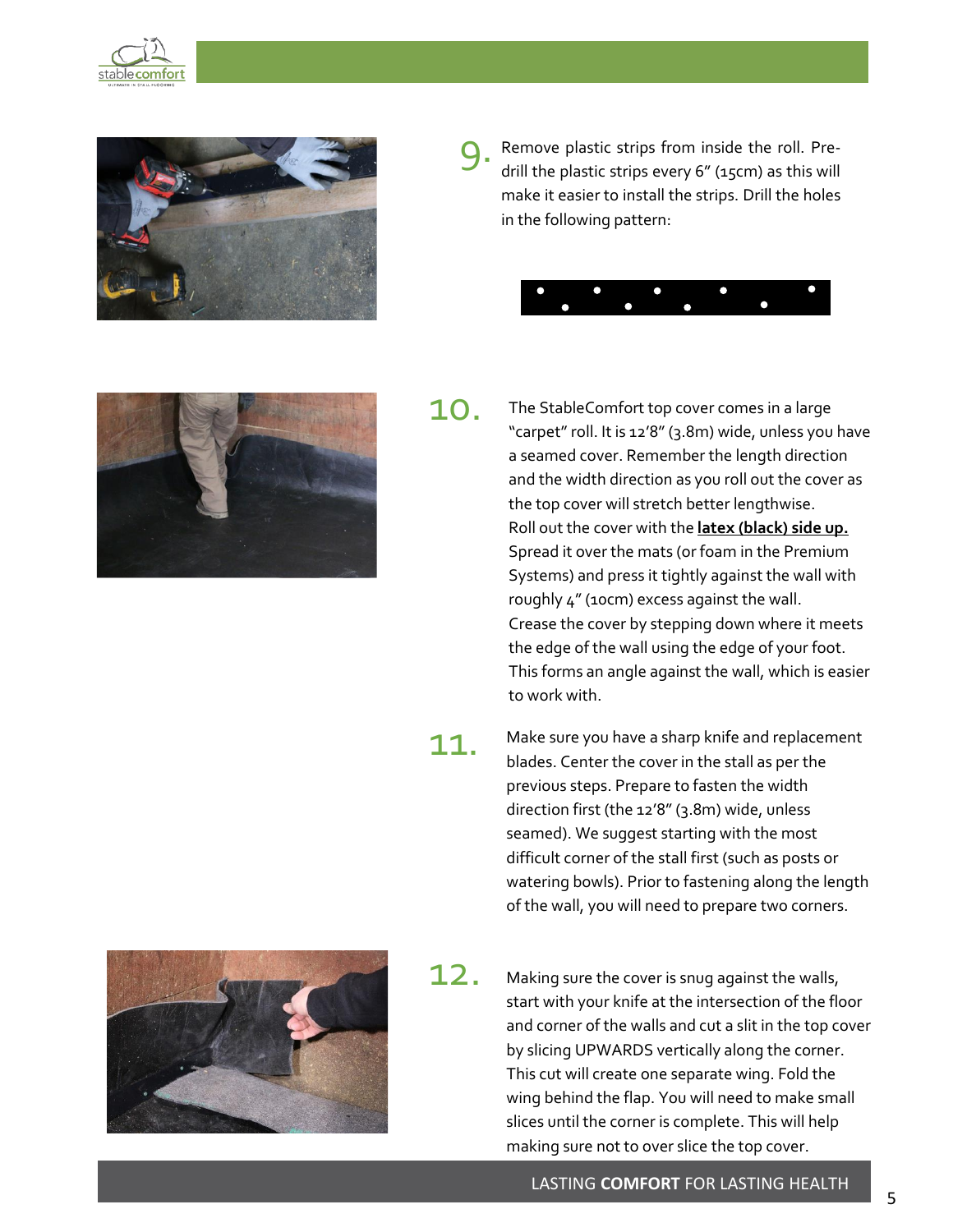



13. Fold the wing behind the flap and lie them flat against the stall walls ready for fastening. This step will be repeated as you complete each corner



14.

Measure the length of the wall you will be fastening, corner to corner. Cut the plastic strip(s) to cover this length. Each strip is 10' long. You may need to cut part of one strip to extend the length of the wall. This is best done by scoring one side of the strip with a knife, then snap the strip backwards.

Starting on the first wall you have cut the corners on, push the plastic strip towards the wall, flush with the flooring system. This will help pull the top cover tight when you add the fasteners. Begin fastening the strip with the fasteners required based on your stall wall material, starting on the top row. This will allow the strip to assist in stretching the cover tight when the bottom row of fasteners is secured.

*NOTE: If you cannot fasten to a stall wall because of its composition (concrete, steel, composition, etc.) the first solution to consider is to fasten a board to the walls or lay a wooden perimeter out of pressure treated 2 x 4 around the edge of the stall/stall walls, securing with the appropriate fasteners. Lay the mattress layer flush with the perimeter and fasten the top cover to the wood.*



15.

In the case that there are posts, feeders, etc. you may need to cut the cover and strips around these areas. Cut the cover UPWARDS vertically along the edge of the obstacle until you reach the mattress. Do not puncture the cell of the mattress or the top cover. Let the cut piece fall back against the wall and do the same on the other side of the obstacle. Fasten the strips along all sides to ensure every edge is fastened.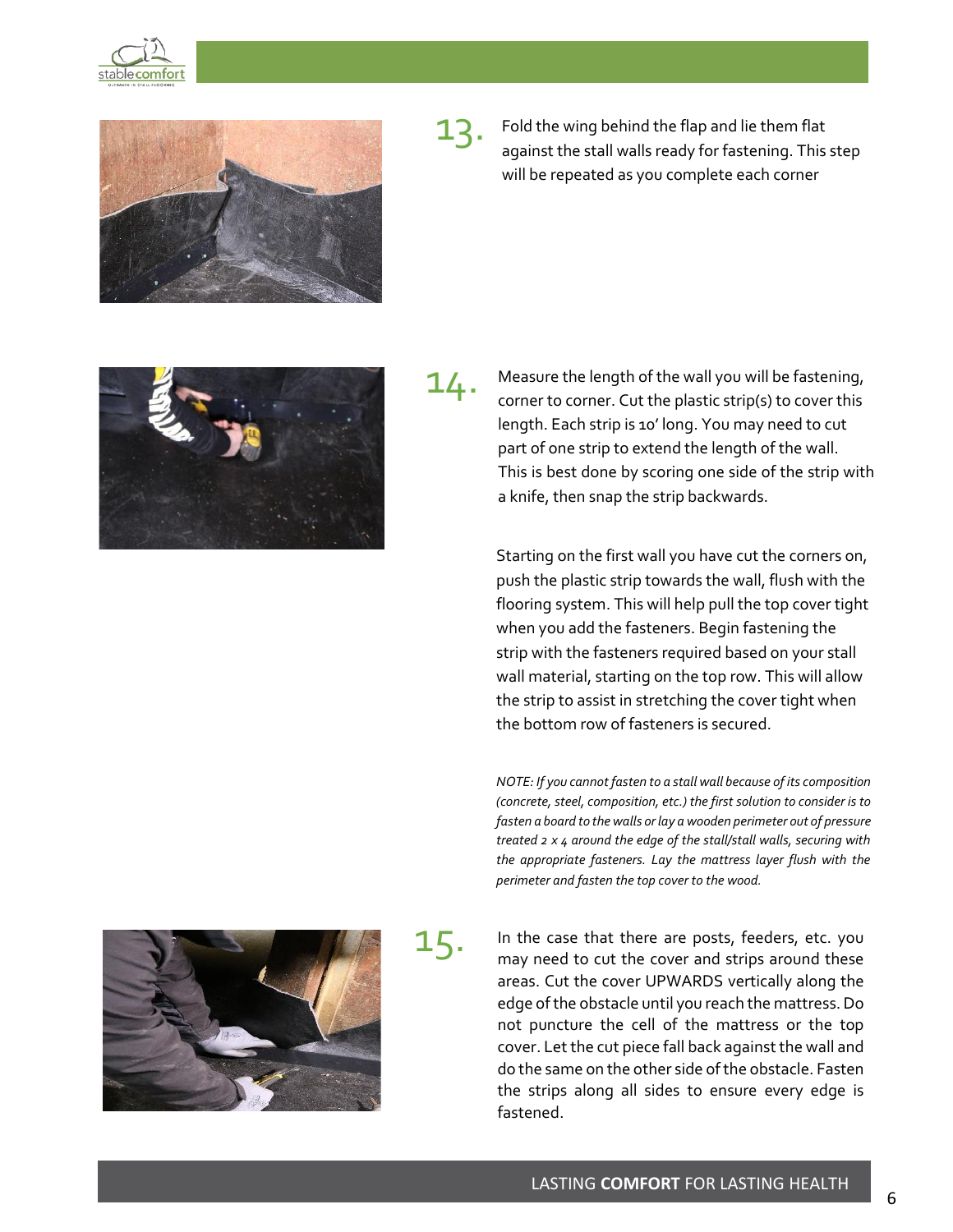



At the doorway there is usually a concrete or wooden threshold. If you have dirt floors you can add a 4 x 4 and secure it to the door posts of the stall. Other options include having a  $4 \times 4$  act as a step into the stall. This will also prevent any bedding from leaving the stall. Stretch the cover tightly and secure the cover to the wood with the plastic strip and appropriate hardware. 16.

> When fastening to a concrete floor, use either concrete screws or concrete nails no shorter than 2". A tap-con into a pre-drilled hole is usually most effective. Stretch the cover tightly and secure with the plastic strip and appropriate hardware.



17.

Once the cover has been anchored on all 4 walls, cut the cover along the plastic strip and remove the excess cover. This is best done with a sharp knife.



18.

To promote the waterproof characteristic of the StableComfort Flooring System, it is a common practice to line the top of the fabric cover/plastic strip along each wall with a bead of black caulking or similar product (Wait for the caulking to dry before adding any bedding.)



19. Clean up all tools and debris from the work space. The StableComfort system is now ready to use.